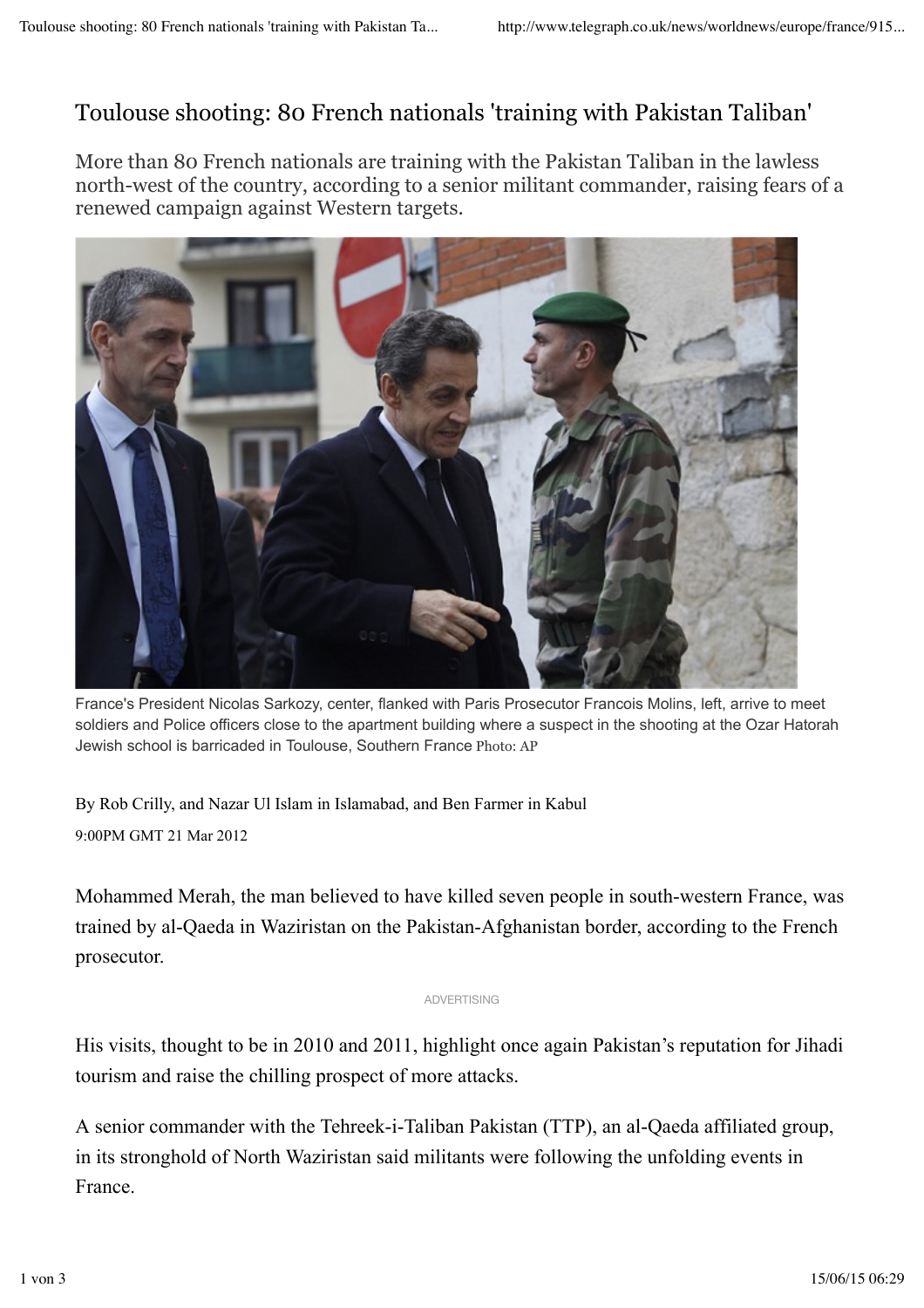"There are more than 80 persons belonging to France, mostly in North Waziristan but some in South Waziristan. Five of them left from here in January," he told The Daily Telegraph on condition of anonymity.

He said he could not disclose their destinations or plans, but that the TTP would claim responsibility when the time came.

He added that they had not trained anyone by the name of Mehra but recruits often used multiple identities.

North Waziristan is a haven for militant groups. Its tribal communities lie beyond the control of Islamabad and the region has long been viewed as a buffer against chaos and lawlessness in Afghanistan.

While the Pakistan military has launched offensives against other areas of the restive tribal belt, North Waziristan has so far been spared for fear of sparking a deadly backlash.

Afghan fighters of the Haqqani network are headquartered around its main town, Miranshah. They use the area as a springboard for attacks against international and Afghan troops on the other side of the border.

The group has close ties to al-Qaeda and the TTP, creating what analysts have described as a "militant nexus" where groups plot missions, share personnel and swap expertise in terrorist tactics.

Expert bombmakers shuttle from group to group dispensing training.

As well as Pakistani Jihadis, the terrorist training camps — in reality often nothing more than a compound with one or two brick-built houses – in the north-west of the country have attracted dozens of Western men intent on learning skills to take home with them.

Two British men, Ibrahim Adam and Mohammed Azmer Khan, were reported killed in drone strikes in South Waziristan last year.

Many recruits arrive to fight Western forces in Afghanistan. Some are looking for adventure. Others come to learn terrorist techniques they can take home.

Faisal Shahzad, the Time Square bomber, is believed to have been trained by the TTP, one of many plots traced back to the region.

Earlier Claude Gueant, The French Interior Minister said Merah was part of a group of around